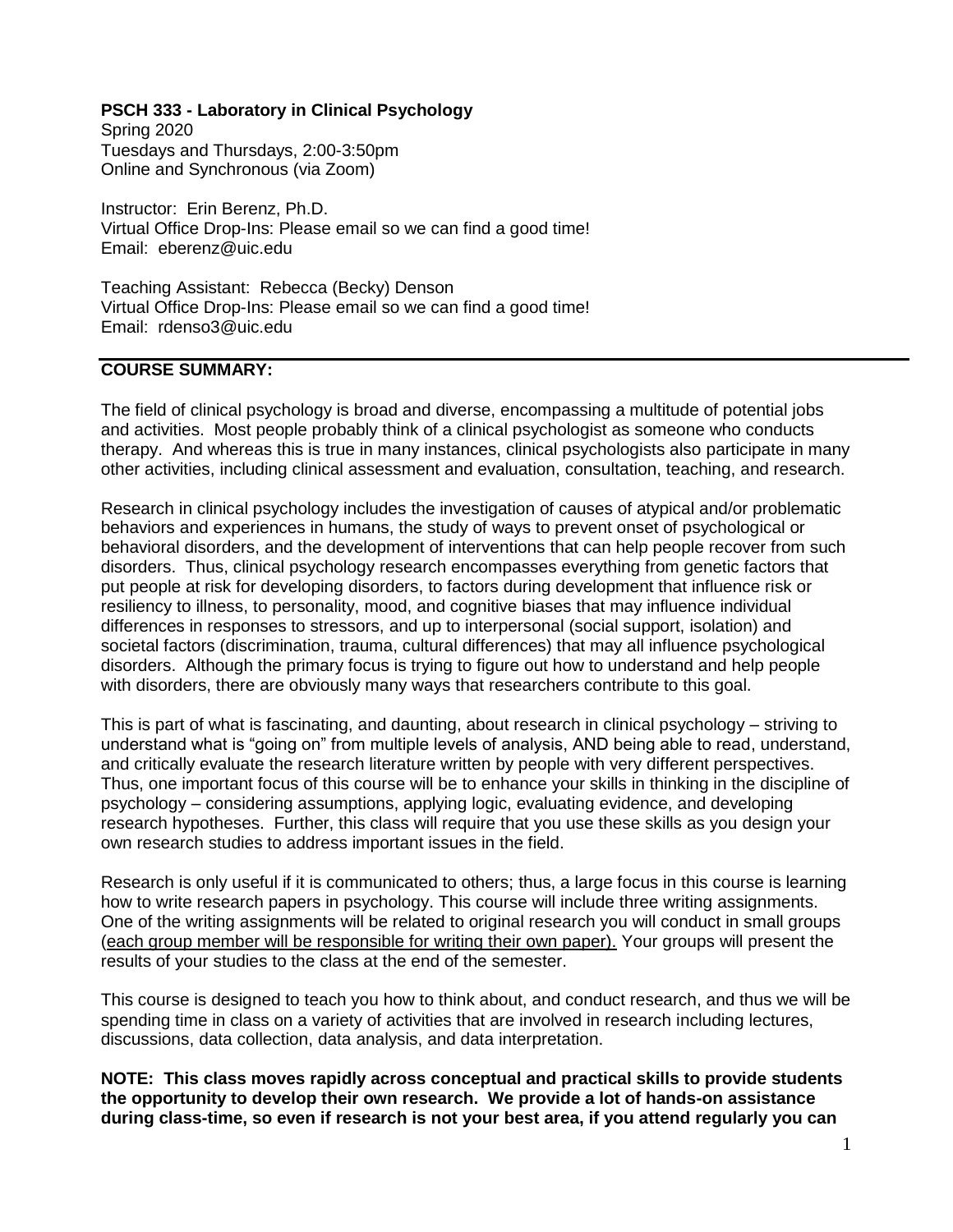**get a lot of one-on-one help that can help you to perform well in the class. The most common reason that people do not do well in this class is that they do not attend regularly, miss information on the conceptual and methodological rationale underlying the research, and thus cannot effectively develop a good methodological study, nor write about it in a thoughtful way.**

## **PREQUISITES:**

Students should already have credit for PSCH 100 (Introduction to Psychology), PSCH 242 (Introduction to Research in Psychology), and PSCH 343 (Statistical Methods in Psychological Science). In addition, you should have credit for or be concurrently enrolled in PSCH 270 (Abnormal Psychology) or PSCH 210 (Theories of Personality). If you have not taken these prerequisites, you will be dropped from the course.

## **COURSE TECHNOLOGY REQUIREMENTS:**

You will require a personal computer, broadband Internet connection, and Microsoft Word. You may [contact ACCC](https://accc.uic.edu/services/teaching-learning/equipment-lending/acccell/) to request and borrow a laptop or be assigned a hotspot for the semester if you do not have the required hardware and internet capabilities. You will not be required to have your video on during the class, but we request that you do turn the video on if you are comfortable and able to do so. We will do our best to utilize the chat function of Zoom to allow all students to participate, regardless of audio-video choices. Your presence during class and your contribution to the text chat forum will factor into your attendance grade for this course. Please reach out to the TA or instructor with any concerns or challenges, and we will do our best to work with you. Please note that data analyses will be conducted in SPSS. You may download a student version of SPSS from the ACCC website. Please reach out to them with any issues or questions, and let the TA or me know if you need further help. Another option is to access SPSS via the UIC Virtual Computer Lab:<https://accc.uic.edu/services/teaching-learning/learning-environments/virtual-computer-lab/>

 **Privacy Notification and Policy for Video Recording of Synchronous Class Sessions** We will be recording the class sessions for students who are unable to attend synchronously. The recording feature for others is disabled so that no one else will be able to record this session through Zoom. Recording by other means is not permitted. The recorded class sessions will be posted on our Blackboard class website unless otherwise notified.

If you have privacy concerns and do not wish to appear in the recording, turn OFF your video and notify me in writing (via email) prior to the next class session. If you prefer to use a pseudonym instead of your name, please let me know what name you will be using, so that I can identify you during the class session. If you would like to ask a question, you may do so privately through the chat feature by addressing your question to me or your TA only (and not to "everyone"), or you may contact me or your TA by another private method, which we will agree upon in advance of class. If you have questions or concerns about this video recording policy, please contact me before the end of the first week of class.

## **DEADLINES:**

The deadline to add or drop a course without a W and last day to complete late registration is Friday, January 22, 2021. The deadline to withdraw from the course (with a W on your academic record) is Friday, March 19, 2021.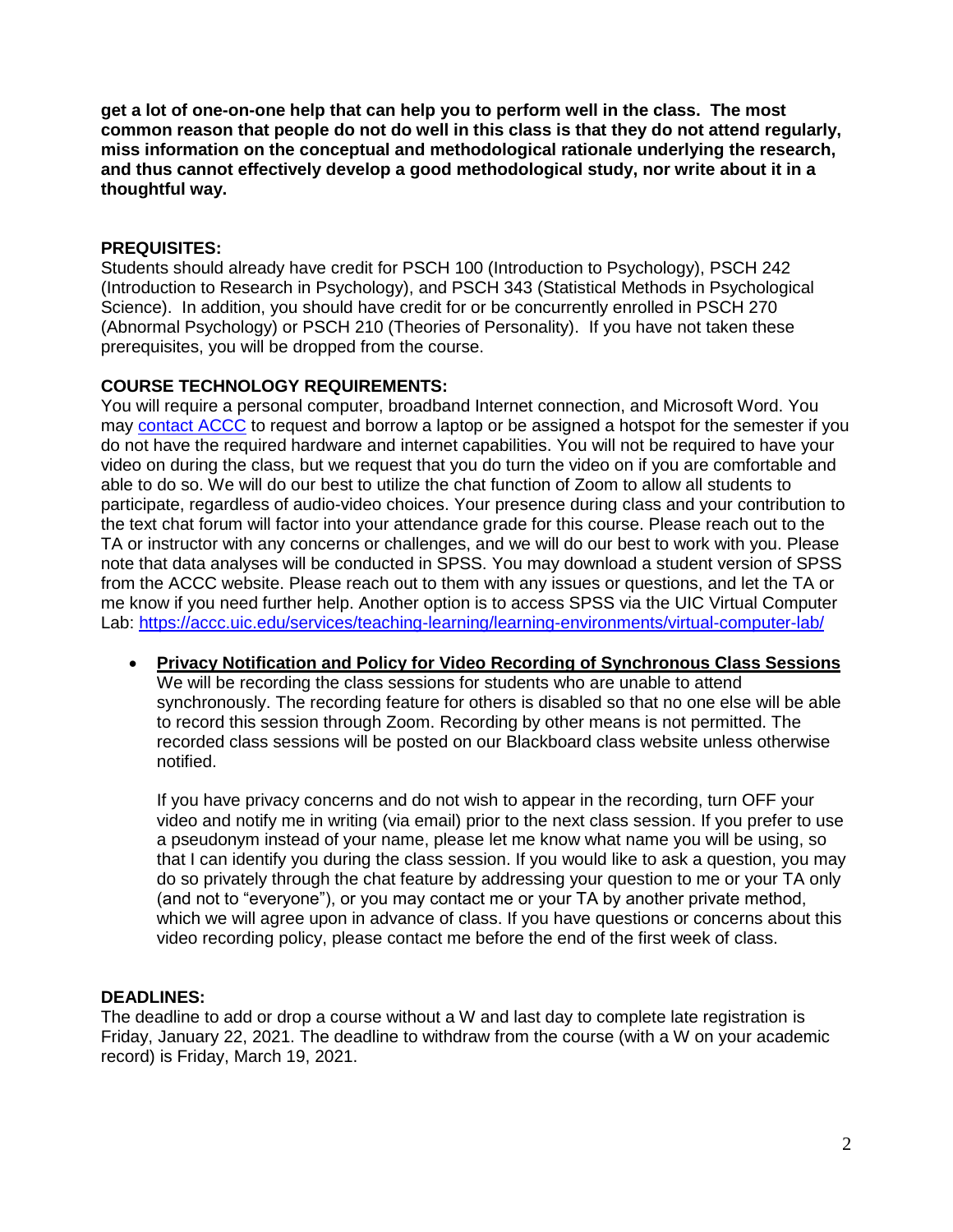### **READINGS:**

Reading assignments for each week are listed in the syllabus, and the readings are available in the Blackboard site for this course. Specific reading assignments for the full class are pretty minimal because you are expected to do a lot of reading based on your own research projects in the class. So YOU will be identifying a lot of the reading that you need to do in order to complete your research projects.

It is critical that you get very familiar with the APA Publication Manual, as all papers for this class are required to be in APA format. An electronic version is accessible on Blackboard, or you may purchase your own copy:

American Psychological Association. (2019). *Publication manual of the American Psychological*  Association (7<sup>th</sup> ed.). Washington, DC: American Psychological Association.

It is recommended that you purchase Beins and Beins (2012) because it's a very useful resource for writing psychology projects and papers.

Beins, B. C., & Beins, A. M. (2012). *Effective writing in psychology: Papers, posters, and presentations* (2nd ed.). Malden, MA: Wiley-Blackwell. ISBN: 978-0-470-67244-0

## **REQUIREMENTS:**

**Class Participation:** Part of the joy of a small lab class is that you are actively engaged in projects, discussions, demonstrations, etc. during class time. This also means that your active engagement (attendance and participation) is crucial to your success in the class. Attendance and participation (via Zoom chat) will be evaluated at each class session. If you any disruptions during class (e.g., for a child care issue), please let the TA or instructor know at the beginning of class.

**Training in Research Ethics:** You will be asked to complete the online CITI training as part of this class.

**Research Participation:** In order to meet the educational goals of this course, you (and everyone else enrolled in this course) will be conducting research and collecting data. As a member of the class, you are required to participate in the research conducted by your classmates, just as they are required to participate in your research.

**Lectures and Readings:** This is a lab course. Although there will be some lectures, most of our time will be focused on working on developing research skills through active practice, demonstrations, discussions, and in-class task development and data analysis. **Readings are assigned to be completed prior to the class so that you can use the information from the readings while you are in the class**. Although there are not points assigned to completing a reading, you may be quizzed on aspects of the readings in class, and you will be expected to participate in discussions related to the readings, all of which will affect your participation grade for that class.

## **CLASS PROJECTS:**

**Evidence-Based Treatment (EBT) Paper:** For this assignment, you are required to identify a DSM-5 disorder or presenting concern of interest, and write a paper that summarizes three studies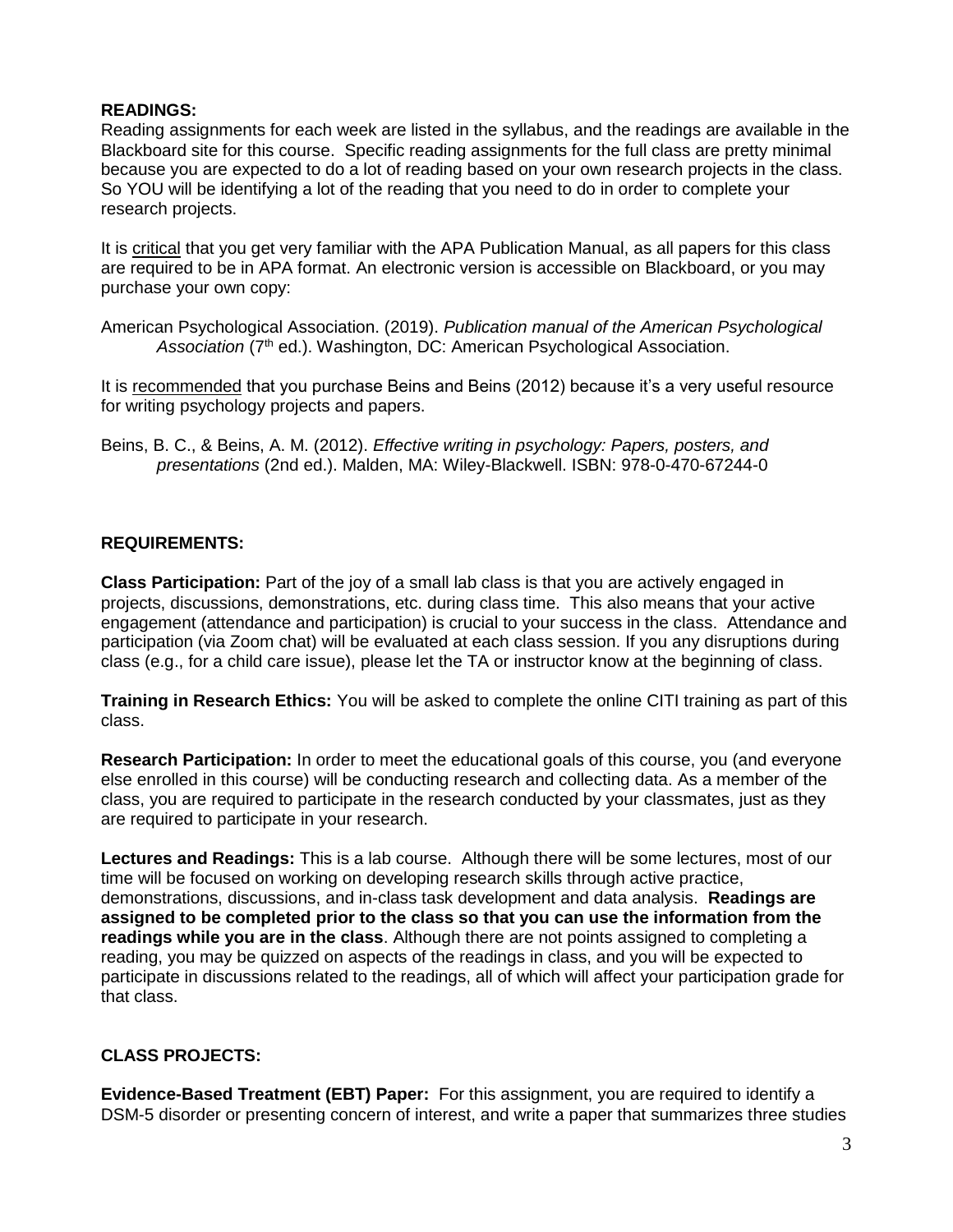that evaluate treatment for this problem. You will need to find three peer-reviewed journal articles, summarize, and critique them. You are also asked to conclude the paper with your thoughts about what future work needs to be done to add to what we know about how to treat that concern. As such, this paper will have four sections 1) introduction of the disorder/problem, 2) literature review section, wherein you describe each peer-reviewed article, 3) a summary section, wherein you put everything you learned from the papers together to comment on treatment for this problem, and last 4) a critique section, wherein you note weaknesses of these studies and future studies that are needed to better understand and treat the problem. (~5 pages plus References)

**Experimental Psychopathology Design Paper:** For this assignment, you will be asked to design an experimental psychopathology paradigm (i.e., a method for assessing an aspect of a key theory underlying a psychological disorder) and propose how you would utilize your paradigm to better understand a psychological disorder or presenting concern in Clinical Psychology. You can choose to focus on the same disorder/concern that you used for your EBT paper, or choose a new disorder. You will be asked to provide information from peer-reviewed journal articles on a primary theory (e.g., cognitive-behavioral) used to understand the onset and maintenance of the disorder and design a clinical laboratory study that would test an aspect of that theory. We will not collect data for this project. You will write a paper that includes the following sections: 1) introduction of disorder and theory (citing at least three peer-reviewed articles, 2) the goal of your study and study hypothesis, 3) proposed method section (including a detailed summary of your experimental psychopathology paradigm), 4) anticipated results, and 5) discussion (must include commentary on how your paradigm would improve our understanding of the disorder/concern AND how it may influence treatment approaches. (5-10 pages plus References)

**Survey Study:** The development and data collection will be completed in groups, but each group member will run their own data analyses and write their own research paper based on the results. You will be asked to identify a question related to a psychological disorder or related concern (can be the same or different from the other two projects) and design a short survey study (i.e., using self-report questionnaires only) in Qualtrics that will be administered to other students in UIC Psychology courses, including the other groups in your class. The final paper will follow a standard research paper format, following APA guidelines: introduction, method, results, discussion. (8-10 pages plus references) Your group will present your study results in class at the end of the semester.

## **All papers will be submitted via SafeAssign to screen for plagiarism.**

### **GRADING/EVALUATION:**

- 20 points Attendance and Participation
- 5 points Completion of CITI research ethics online tutorial
- 20 points EBT Paper
- 20 points Experimental Psychopathology Study Design Paper
- 5 points Completion of all other groups' research questionnaires (Survey Study)
- 20 points Survey Study Paper

10 points Survey Study Group Presentation

100 points total

Grades will be based upon the following commonly used scale – there will be no "rounding up" to the next grade:

### **GRADES: A = 90 – 100%**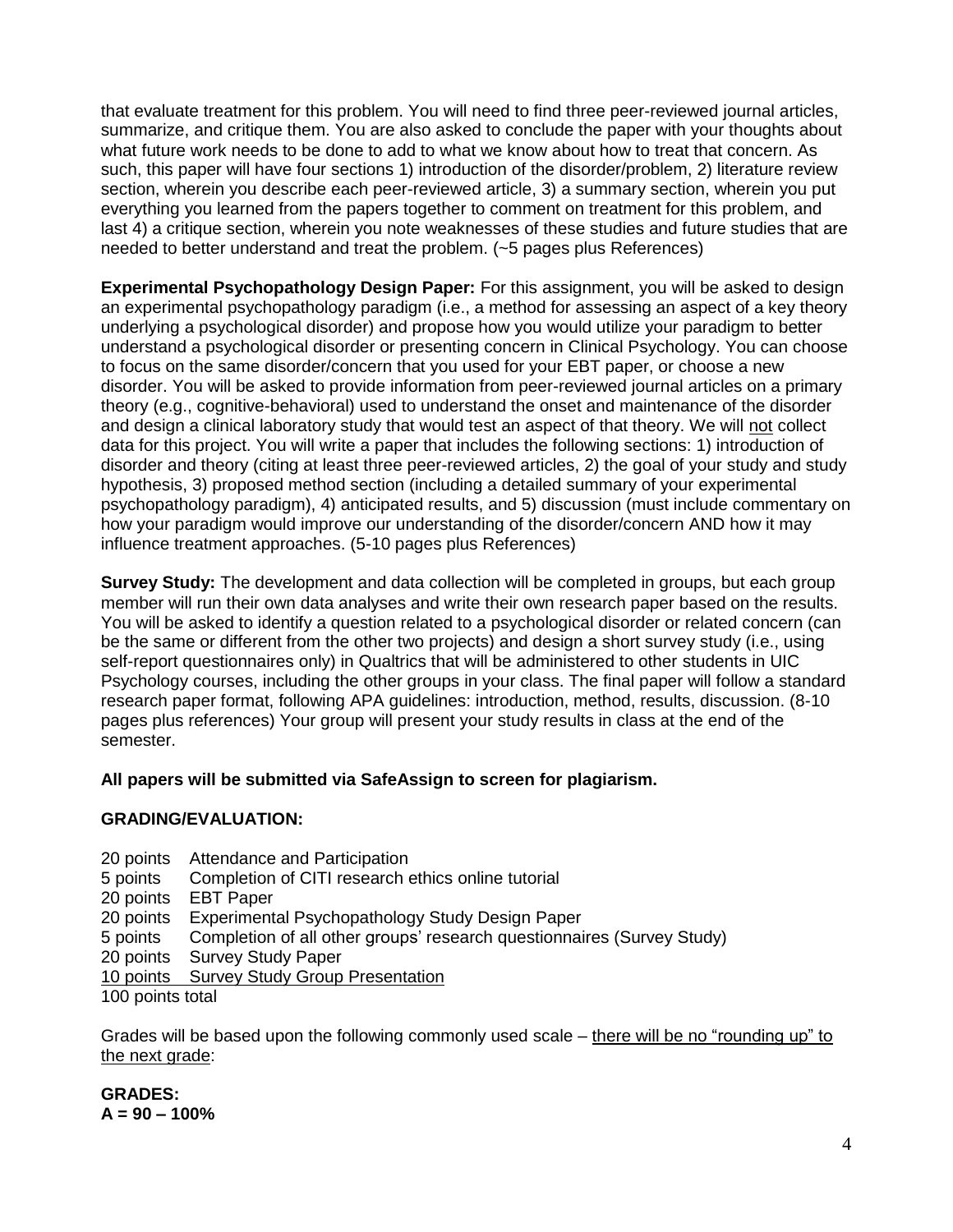**B = 80 – 89% C = 70 – 79% D = 60 – 69% F = Below 60%**

**LATE POLICY:** One point will be taken off the total possible score for each project for each day it is late.

### **ATTENDANCE POLICY:**

This class focuses on learning HOW to think and study within the discipline of clinical psychology. These are skills that you build across the course of the semester, and learn via active participation in discussions and projects with your instructors and your classmates. Because of the collaborative nature of the course, your attendance and engagement will have a significant impact on others in the class (me and your classmates) as well as on your ability to benefit from the class. If you will not be able to get to class regularly (and on time), I would recommend that you look for a class that meets at a time that is better for your schedule.

If you must miss a class session, please notify the instructor and TA as early as possible beforehand. It is your responsibility to get the notes, handouts, homework assignments, and/or other announcements from one of your fellow classmates if you are not in class.

### **DIVERSITY STATEMENT:**

I value the perspectives of individuals from all backgrounds reflecting the diversity of our students. I broadly define diversity to include race, gender identity, national origin, ethnicity, religion, social class, age, sexual orientation, political background, and physical and learning ability. I strive to make this classroom an inclusive space for all students. If you see ways I can improve, please let me know.

### **APPROPRIATE BEHAVIOR:**

You are expected to behave maturely and professionally in class. Basic standards for this class include that you must:

- be courteous and respectful to others;
- express your own opinions in an appropriate manner;
- refrain from discriminatory or hateful speech;
- use your computer for course-related purposes only;

If you fail to follow these rules, points will be taken from your grade. If your behavior is disruptive to me or others in the class, I may ask you to leave the class.

### **PLAGIARISM:**

To plagiarize is "to steal and pass off (the ideas or words of another) as one's own" (Plagiarism 101 (n.d.) Plagiarism.org. Retrieved December 1, 2014, from [http://www.plagiarism.org/plagiarism-](http://www.plagiarism.org/plagiarism-101/what-is-plagiarism/)[101/what-is-plagiarism/\)](http://www.plagiarism.org/plagiarism-101/what-is-plagiarism/). Plagiarism includes not only direct copying of source documents, but also paraphrasing others' written or verbal comments without indicating the original source. Plagiarism is not permitted, and we will use SafeAssign to automatically screen for plagiarism in all documents submitted for this course. According to university policy, the consequences of submitting plagiarized work are a) receiving a failing grade on the assignment; b) receiving a failing grade in the course; or c) being expelled from the university.

### **ACADEMIC INTEGRITY:**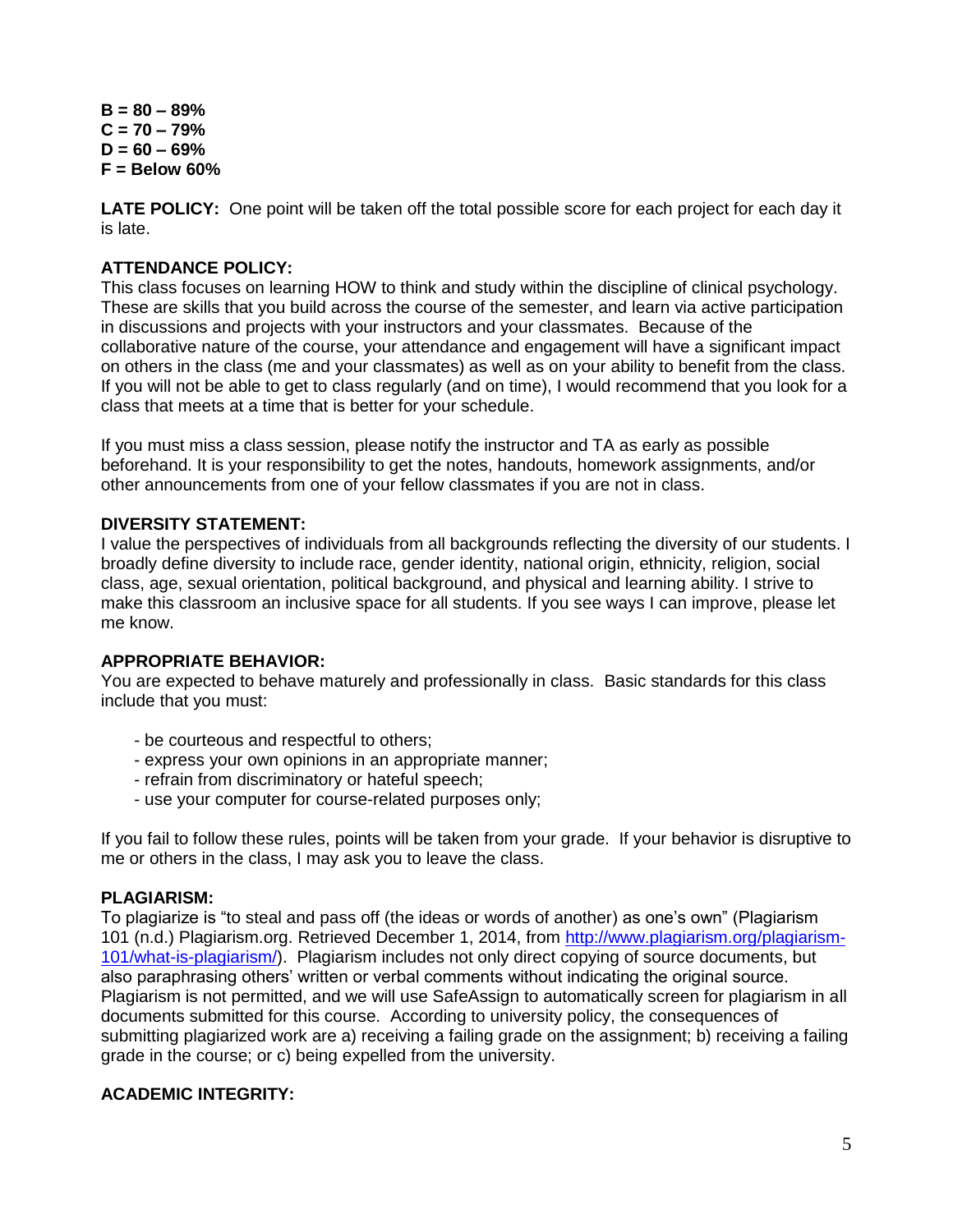Students must abide by the academic integrity guidelines established by the university, and described at [http://www.uic.edu/ucat/catalog/GR.shtml#qa.](http://www.uic.edu/ucat/catalog/GR.shtml#qa) Failure to maintain behavior according to these guidelines is evaluated in accord with the Student Disciplinary Policy.

## **DISABILITY SERVICES:**

UIC is committed to full inclusion and participation of people with disabilities in all aspects of university life. Students who face or anticipate disability-related barriers while at UIC should connect with the **Disability Resource Center (DRC) at [drc@uic.edu,](mailto:drc@uic.edu) or at (312) 413-2183** to create a plan for reasonable accommodations. In order to receive accommodations, students must disclose disability to the DRC, complete an interactive registration process with the DRC, and provide their course instructor with a Letter of Accommodation (LOA). Course instructors in receipt of an LOA will work with the student and the DRC to implement approved accommodations.

## **RELIGIOUS HOLIDAYS:**

*Campus Policy States:* The faculty of the University of Illinois at Chicago shall make every effort to avoid requiring that student projects be turned in or completed on religious holidays. Students who wish to observe their religious holidays shall notify the faculty member by the tenth day of the semester of the date when they will be absent unless the religious holiday is observed on or before the tenth day of the semester. In such cases, the student shall notify the faculty member at least five days in advance of the date when he/she will be absent. The faculty member shall make every reasonable effort to honor the request, not penalize the student for missing the class, and if an examination or project is due during the absence, give the student an exam or assignment equivalent to the one completed by those students in attendance. If the student feels aggrieved, he/she may request remedy through the campus grievance procedure.

## **INCOMPLETE GRADES:**

The University Policy on incomplete grades is as follows:

"Course work is incomplete when a student fails to submit all required assignments or is absent from the final examination. Incomplete course work will normally result in a failing grade if it is not completed within the designated time limit. The "I" may be assigned in lieu of a grade only when *all* of the following conditions are met: (a) the student has been making satisfactory progress in the course; (b) the student is unable to complete all course work due to unusual circumstances that are beyond personal control and are acceptable to the instructor; and (c) the student presents these reasons prior to the time that the final grade roster is due."

"The instructor must submit an Incomplete report with the final grade roster for the "I" to be recorded. This report is a contract for the student to complete the course work *with that instructor* or one designated by the department executive officer in the way described and by a time indicated on the report. In resolving the "I," the student may not register for the course a second time, but must follow the procedures detailed on the report."

"An "I" must be removed by the end of the student's first semester or summer session in residence subsequent to the incurrence of the "I" or, if not in residence, no later than one calendar year subsequent to the incurrence. When the student submits the work, the instructor will grade it and change the "I" to the appropriate grade."

"If an undergraduate fails to meet the stated conditions, the instructor will assign an "F" for the final grade." (From [https://registrar.uic.edu/student\\_records/grading\\_system.html\)](https://registrar.uic.edu/student_records/grading_system.html)

# **HELPFUL RESOURCES:**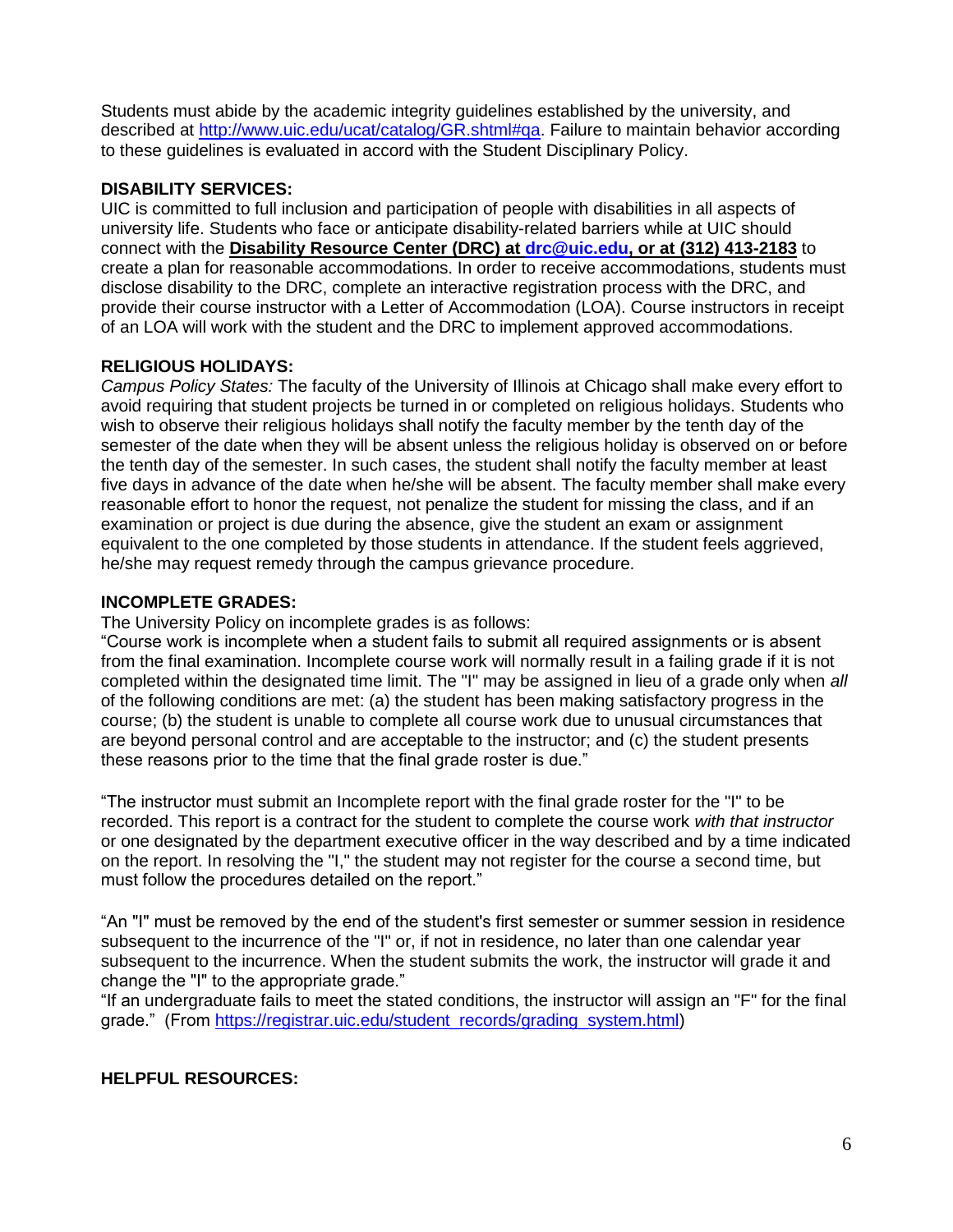Writing Center: Students are encouraged to contact the UIC writing center for mentoring and feedback on their writing. Tutors are trained to help with both initial formulation and organization of documents, as well as editing and feedback on written drafts. You can get more information about the services offered at:<http://www.uic.edu/depts/engl/writing/about/>

Purdue OWL Website – In addition to the Publication Manual of the American Psychological Association, 7<sup>th</sup> edition, Purdue University hosts an incredible website for assisting with APA formatting, the Purdue University Online Writing Lab (OWL; [https://owl.purdue.edu/owl/research\\_and\\_citation/apa\\_style/apa\\_style\\_introduction.html\)](https://owl.purdue.edu/owl/research_and_citation/apa_style/apa_style_introduction.html).

Office Hours – Use them! These are the most underutilized and most helpful course support for success. If you have a question, are concerned about your performance, or want to connect with one of us about your interest in the field, please make good use of our office hours.

UIC Counseling Center and Crisis Hotline – Completing your course work and maintaining your responsibilities outside of school can be challenging, and many students find themselves struggling and overwhelmed. UIC has some excellent resources for students to use to get extra support. Note that all UIC students are eligible to receive free counseling services at the UIC Counseling Center (312-996-3490, [http://www.counseling.uic.edu\)](http://www.counseling.uic.edu/). During the COVID-19 pandemic, the Counseling Center is offering remote mental health services via video or phone. If you are experiencing a crisis, please make use of the National Suicide Prevention Hotline (800-273-8255) or online chat [\(https://suicidepreventionlifeline.org/chat/\)](https://suicidepreventionlifeline.org/chat/), or consider the Crisis Text Line (Text HOME to 741741).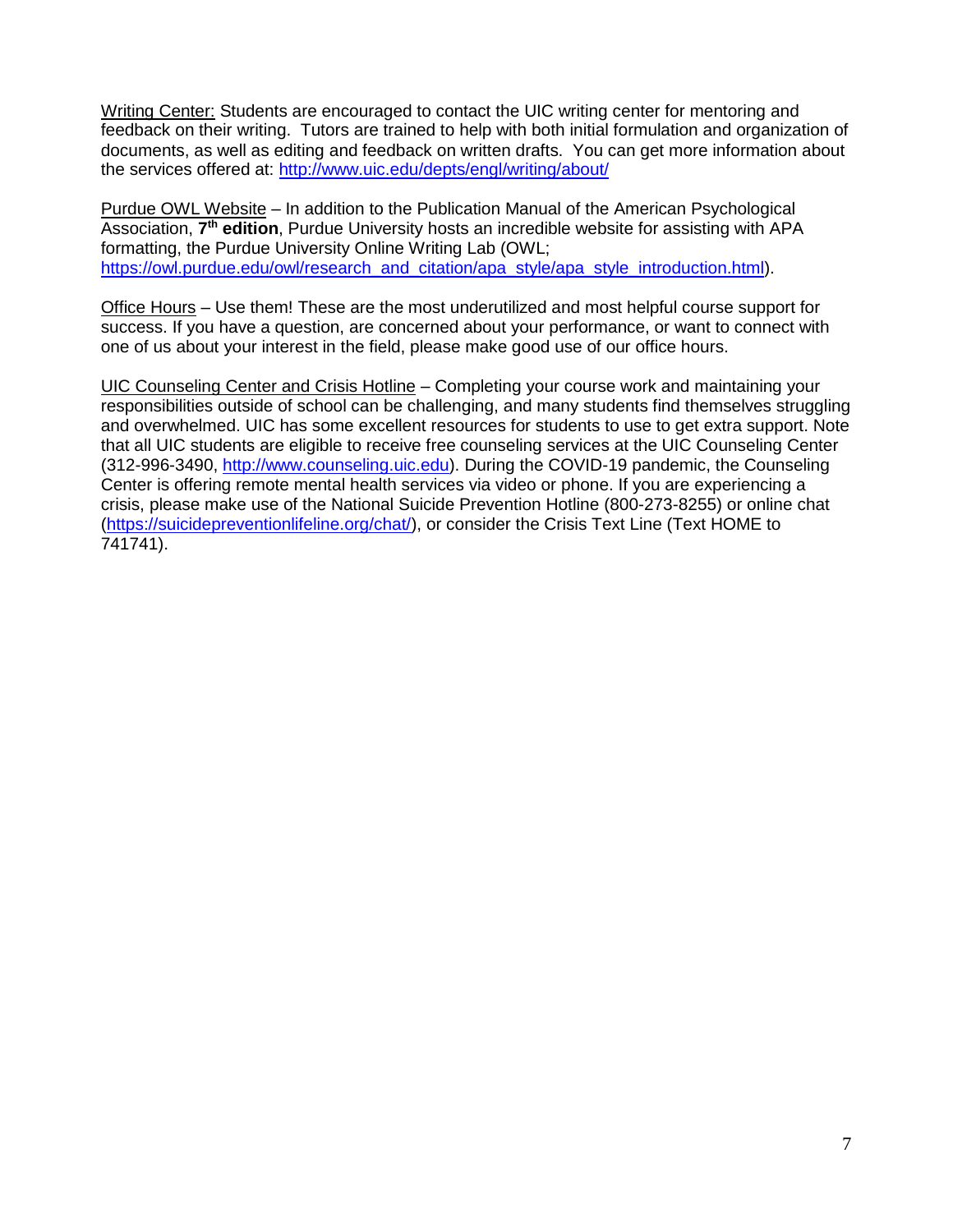### **Course Schedule**

| <b>Week</b>       | <b>Date</b>                       | <b>Topic</b>                                                                                                                                                                                           | <b>Readings/Assignments</b>                                                                                                                                            |
|-------------------|-----------------------------------|--------------------------------------------------------------------------------------------------------------------------------------------------------------------------------------------------------|------------------------------------------------------------------------------------------------------------------------------------------------------------------------|
| Week 1            | Tuesday,<br>January 12,<br>2021   | <b>Intro to Clinical Psych Lab Course</b><br>Get to know each other<br>Syllabus review<br>Overview of course projects<br><b>Research Ethics: CITI Training</b><br><b>Intro to Research in Clinical</b> |                                                                                                                                                                        |
|                   | Thursday,<br>January 14,<br>2021  | <b>Psychology</b><br>Review of the Scientific Method                                                                                                                                                   | Read before today's class:<br><b>Ciccarelli Chapter</b>                                                                                                                |
| Week 2            | Tuesday,<br>January 19,<br>2021   | <b>Psychotherapy Outcomes Studies</b>                                                                                                                                                                  |                                                                                                                                                                        |
|                   | Thursday,<br>January 21,<br>2021  | <b>Writing in APA Style</b>                                                                                                                                                                            | Due 1/21/21 by 2:00pm:<br><b>EBT</b> paper topic                                                                                                                       |
| Week 3            | Tuesday,<br>January 26,<br>2021   | <b>Evidence Based Treatment</b>                                                                                                                                                                        | Due today: CITI training<br>certificate                                                                                                                                |
|                   | Thursday,<br>January 28,<br>2021  | <b>Evidence Based Treatment,</b><br><b>Continued</b>                                                                                                                                                   | Read before today's class:<br><b>Hinton article</b>                                                                                                                    |
| Week 4            | Tuesday,<br>February 2,<br>2021   | <b>EBT Paper Editing</b><br>Opportunity to give/seek feedback<br>with classmates and instructor/TA<br>Share what you have learned with<br>the class (optional)                                         |                                                                                                                                                                        |
|                   | Thursday,<br>February 4,<br>2021  | <b>Introduction to Experimental</b><br><b>Psychopathology Methods</b><br>What is experimental<br>psychopathology?                                                                                      | Due 2/4/21 by 2:00pm: EBT<br>Paper                                                                                                                                     |
| Week <sub>5</sub> | Tuesday,<br>February 9,<br>2021   | <b>Experimental Psychopathology,</b><br>continued<br>In-class activity: Brainstorming<br>ways to measure parts of CBT<br>models in the lab                                                             | Read before today's class:<br>Coffey et al., 2010 paper                                                                                                                |
|                   | Thursday,<br>February 11,<br>2021 | <b>Experimental Psychopathology,</b><br>continued<br>Literature searches to inform your<br>paradigm design                                                                                             |                                                                                                                                                                        |
| Week 6            | Tuesday,<br>February 16,<br>2021  | <b>Experimental Psychopathology,</b><br>continued<br>How to write a good method<br>section                                                                                                             | Due 2/16/21 at 2:00pm:<br><b>Brief outline of your</b><br>proposed experimental<br>psychopathology design<br>and how it relates to a<br>disorder/presenting<br>concern |
|                   | Thursday,<br>February 18,<br>2021 | <b>Experimental Psychopathology,</b><br>continued<br>Feedback re: paradigms in small                                                                                                                   |                                                                                                                                                                        |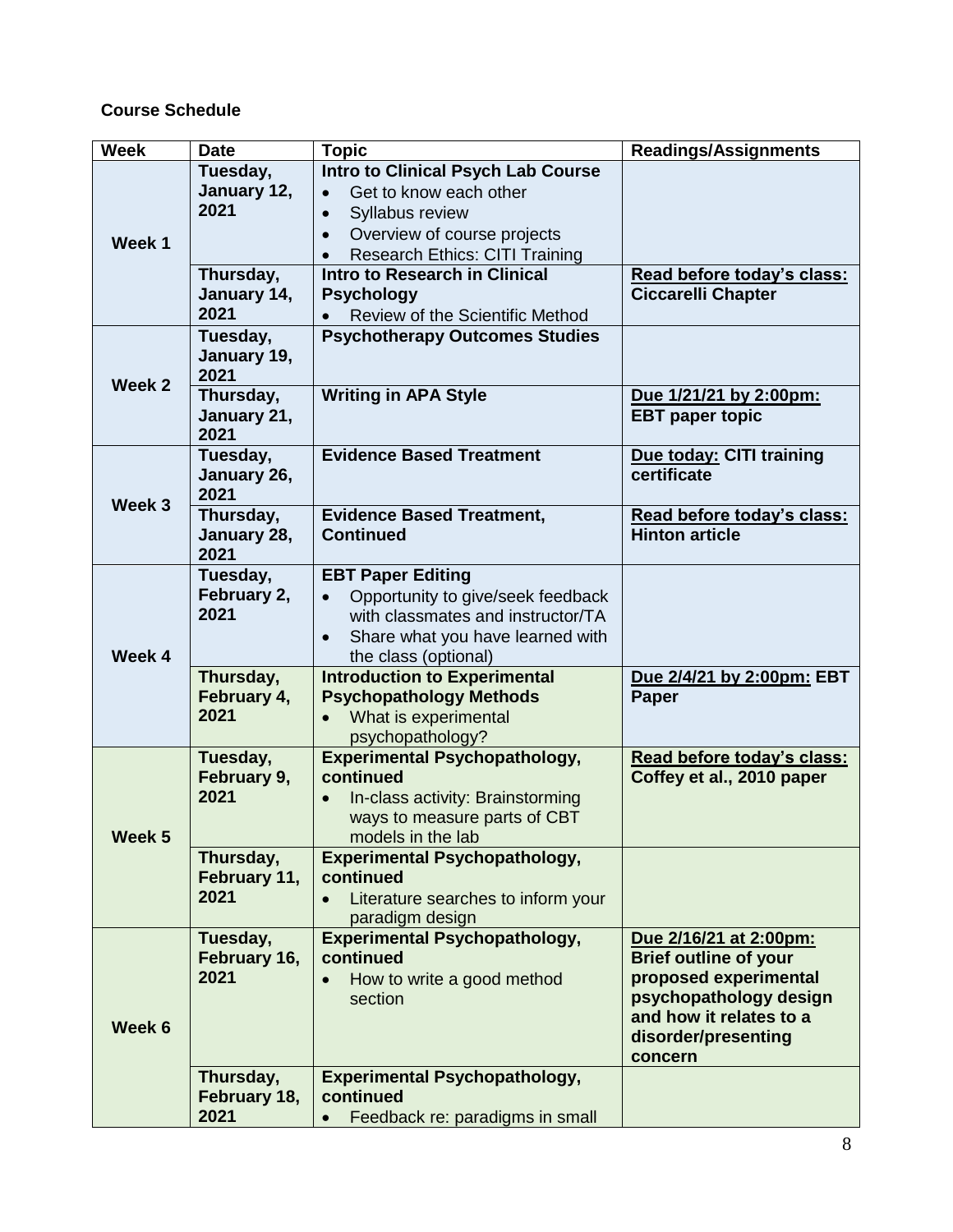|         |                      | groups                                            |                                  |
|---------|----------------------|---------------------------------------------------|----------------------------------|
|         |                      | <b>Experimental Psychopathology,</b>              |                                  |
|         | Tuesday,             | continued                                         |                                  |
|         | February 23,         |                                                   |                                  |
|         | 2021                 | Feedback re: paradigms in small                   |                                  |
| Week 7  |                      | groups                                            |                                  |
|         | Thursday,            | <b>Experimental Psychopathology,</b>              | Reading for 2/25/21 Class:       |
|         | February 25,         | continued                                         | <b>TBD</b>                       |
|         | 2021                 | Translating laboratory findings into              |                                  |
|         |                      | clinical interventions                            |                                  |
|         | Tuesday,             | <b>Experimental Psychopathology</b>               |                                  |
|         | March 2,             | paper editing                                     |                                  |
|         | 2021                 | Opportunity to give/seek feedback                 |                                  |
|         |                      | with classmates and instructor/TA                 |                                  |
| Week 8  | Thursday,            | <b>Introduction to Survey Study</b>               | Due 3/4/21 at 2:00pm:            |
|         | March 4,             |                                                   | <b>Experimental</b>              |
|         | 2021                 |                                                   | <b>Psychopathology paper</b>     |
|         |                      |                                                   |                                  |
|         |                      |                                                   |                                  |
|         | Tuesday,             | <b>Survey Study</b>                               |                                  |
|         | March 9,             | Small group meetings to                           |                                  |
|         | 2021                 | brainstorm research questions                     |                                  |
| Week 9  |                      |                                                   |                                  |
|         | Thursday,            | <b>Survey Study</b>                               |                                  |
|         | March 11,            | Small groups: Literature search to                |                                  |
|         | 2021                 | inform hypotheses                                 |                                  |
|         |                      |                                                   |                                  |
|         | Tuesday,             | <b>Survey Study</b>                               |                                  |
|         | March 16,            | Identifying your "predictor" and                  |                                  |
|         | 2021                 | "criterion" variables                             |                                  |
|         |                      | How to select good questionnaires<br>$\bullet$    |                                  |
|         |                      | to measure your constructs                        |                                  |
| Week 10 |                      | Identifying important covariates for<br>$\bullet$ |                                  |
|         |                      | your study                                        |                                  |
|         | Thursday,            | <b>Survey Study</b>                               |                                  |
|         | March 18,            | <b>Qualtrics tutorial</b>                         |                                  |
|         | 2021                 | Putting your questionnaires into                  |                                  |
|         |                      | <b>Qualtrics</b>                                  |                                  |
|         |                      |                                                   |                                  |
|         | <b>March 22-26</b>   | <b>Spring break – NO CLASS</b>                    |                                  |
|         | Tuesday,             | <b>Finalize Qualtrics assessments for</b>         | <b>**Surveys will be emailed</b> |
|         | March 30,            | <b>Survey Study</b>                               | to your participant pool at      |
|         | 2021                 | By the end of class, you should                   | the end of class                 |
|         |                      | have a final Qualtrics survey to                  |                                  |
| Week 11 |                      | administer to your "participants"                 |                                  |
|         | Thursday,            | <b>Writing your introduction and</b>              |                                  |
|         | <b>April 1, 2021</b> | method sections                                   |                                  |
|         |                      |                                                   |                                  |
|         | Tuesday,             | Data cleaning and organization                    |                                  |
|         | <b>April 6, 2021</b> | <b>Exporting your data from Qualtrics</b>         |                                  |
| Week 12 |                      | Scoring your questionnaires                       |                                  |
|         |                      |                                                   |                                  |